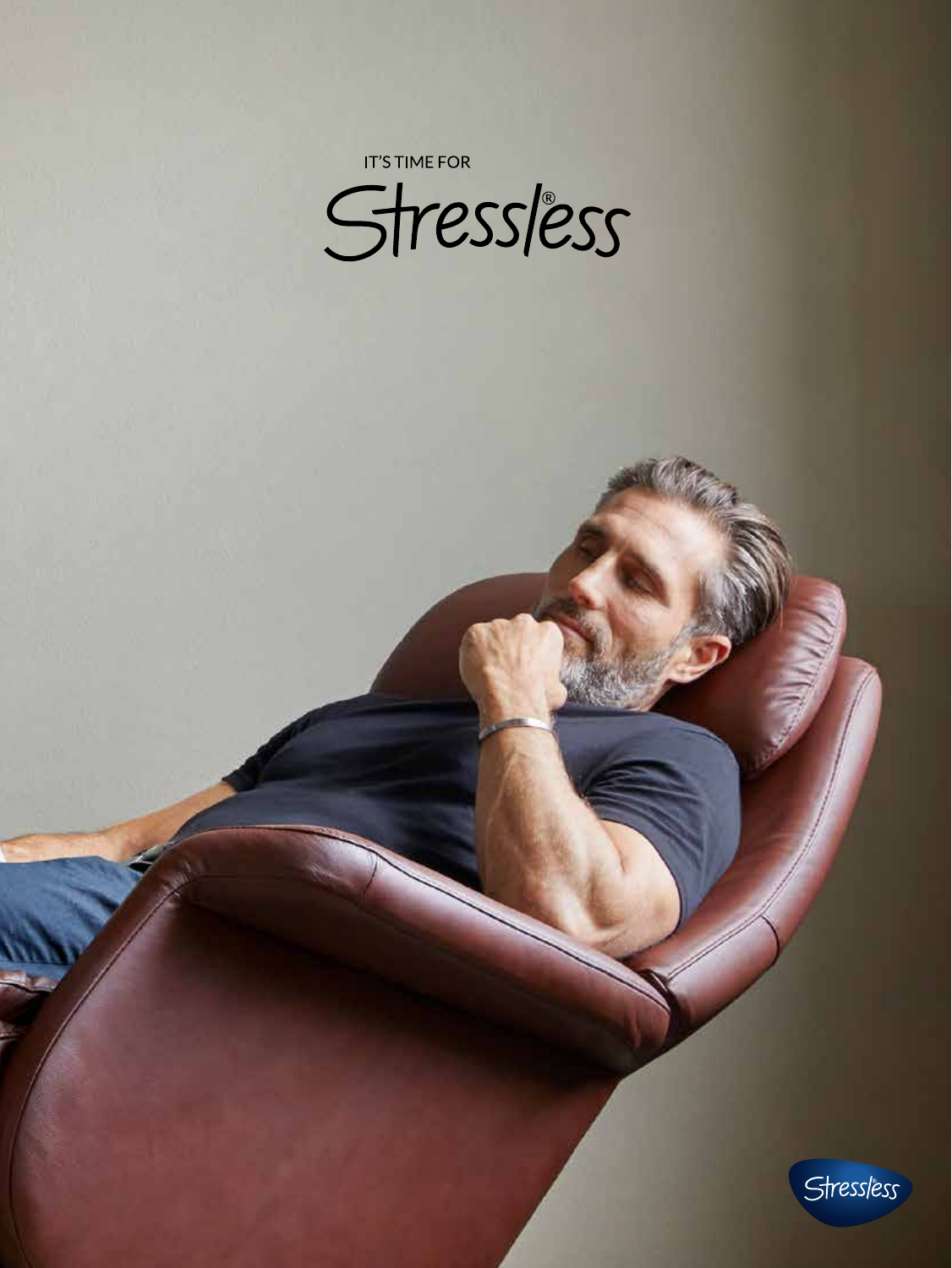



**Stressless® Rosemary Stressless® Rosemary** Low D100

Low Large D100

**Stressless® Rosemary** Low Large Arm D100

**Stressless® Rosemary Stressless® Rosemary** High Large D100

High D100

**Stressless® Rosemary** High Large Arm D100

**Dining chair Large with or without armrests:**

Same functions as the basic chairs 7 cm wider seat With or without armrests Available in all designs Wider legs, same look as the original legs Armrests are not available on the basic model, only on Large Upper part of the back is narrower on the Large chair without armrests compared to the version with armrests Armrests fit under table

## **The new Stressless® Dining and Desk chair Large**

The Stressless® Dining and Desk chair Large offers 7 cm extra seat width, wider backrest and wider legs. Size large will be available on all Stressless® Dining abd Desk chair models.

French seams accentuate the more generous appearance of the larger chairs, while added curvature in the seat and back provides a comfortable sit-in feeling.















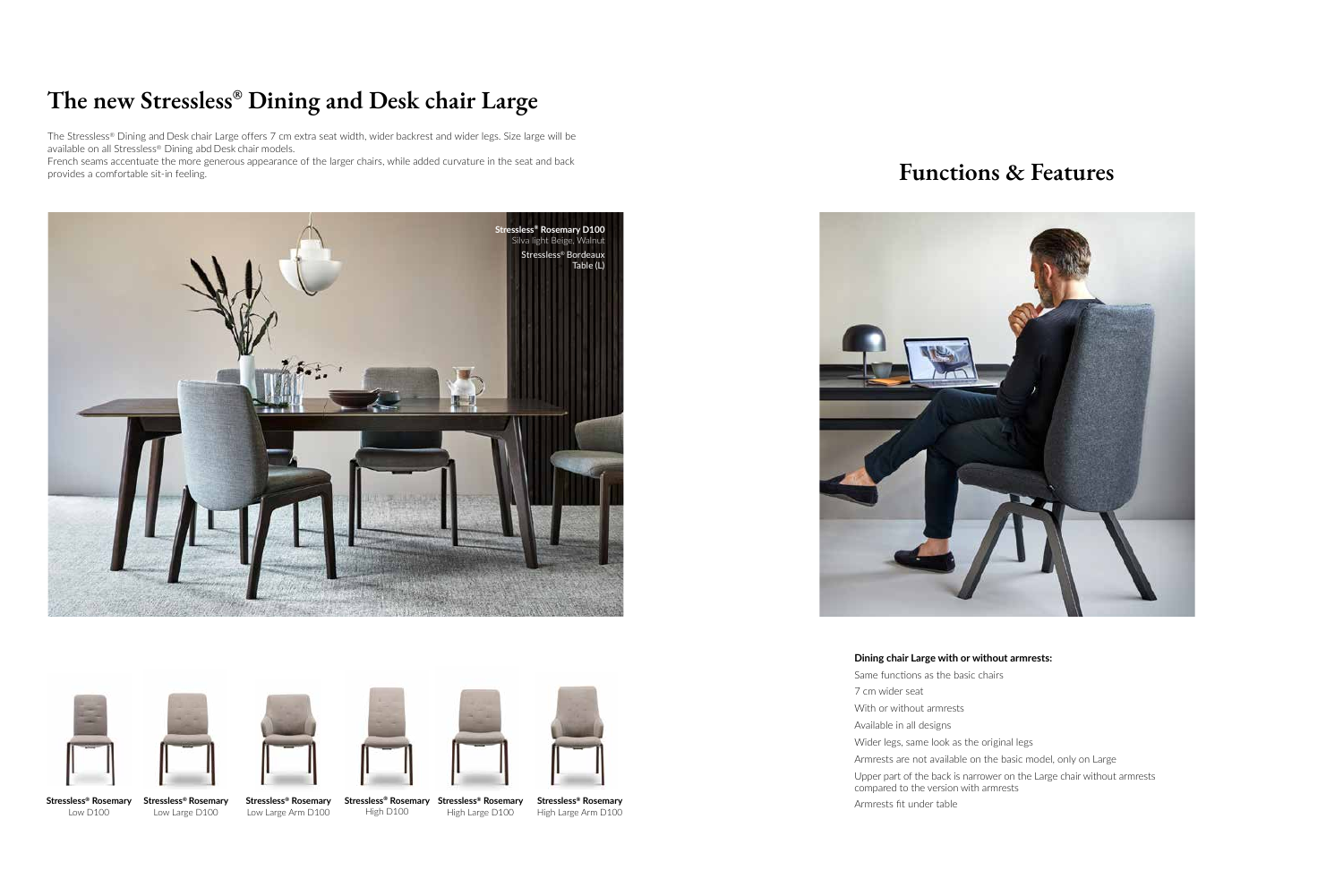



Low Large D200





**Stressless® Laurel** Low Large Arm D200 **Stressless® Laurel** High Large D200



**Stressless® Laurel** High D200



**Stressless® Laurel** High Large Arm D200



**Stressless® Laurel Low (L) w/**



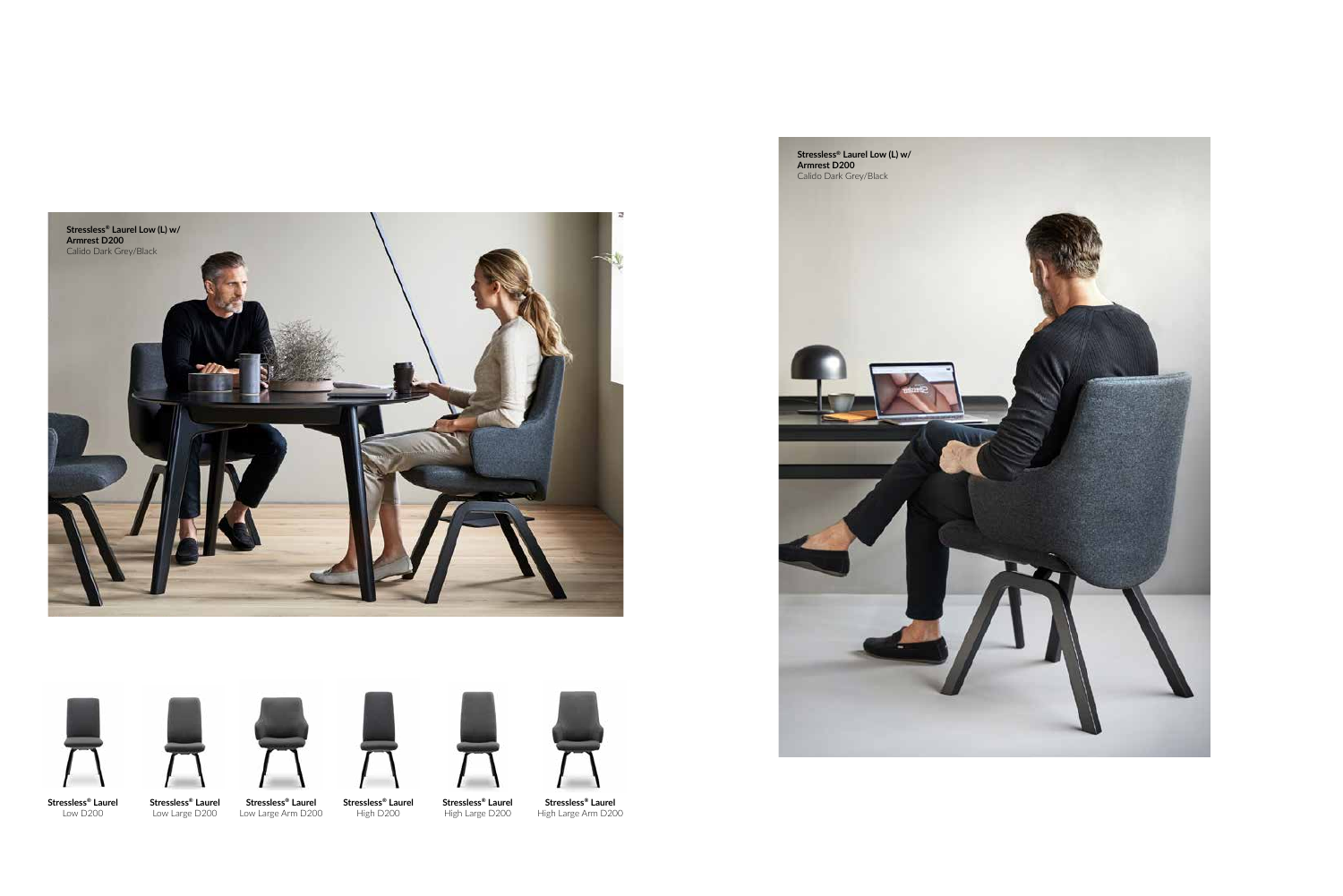They welcome you with open arms, ready to embrace and support your whole body through hours filled with delicious food, laughter and great company.

Our large Stressless® Dining and Desk chairs are also available to order with armrests. The arm-rests give the dining chairs a mid-century modern look that makes them stand out both in comfort and design.

The armrests follow the movements of the backrest, offering good support to your elbows in all positions. The armrests are designed to make getting in and out of the chair easy and they will fit nicely under most dining tables.





**Stressless® Chili** Low D400

**Stressless® Chili** Low Large D400



Low Large Arm D400





**Stressless® Chili** High Large D400



**Stressless® Chili** High D400



**Stressless® Chili** High Large Arm D400

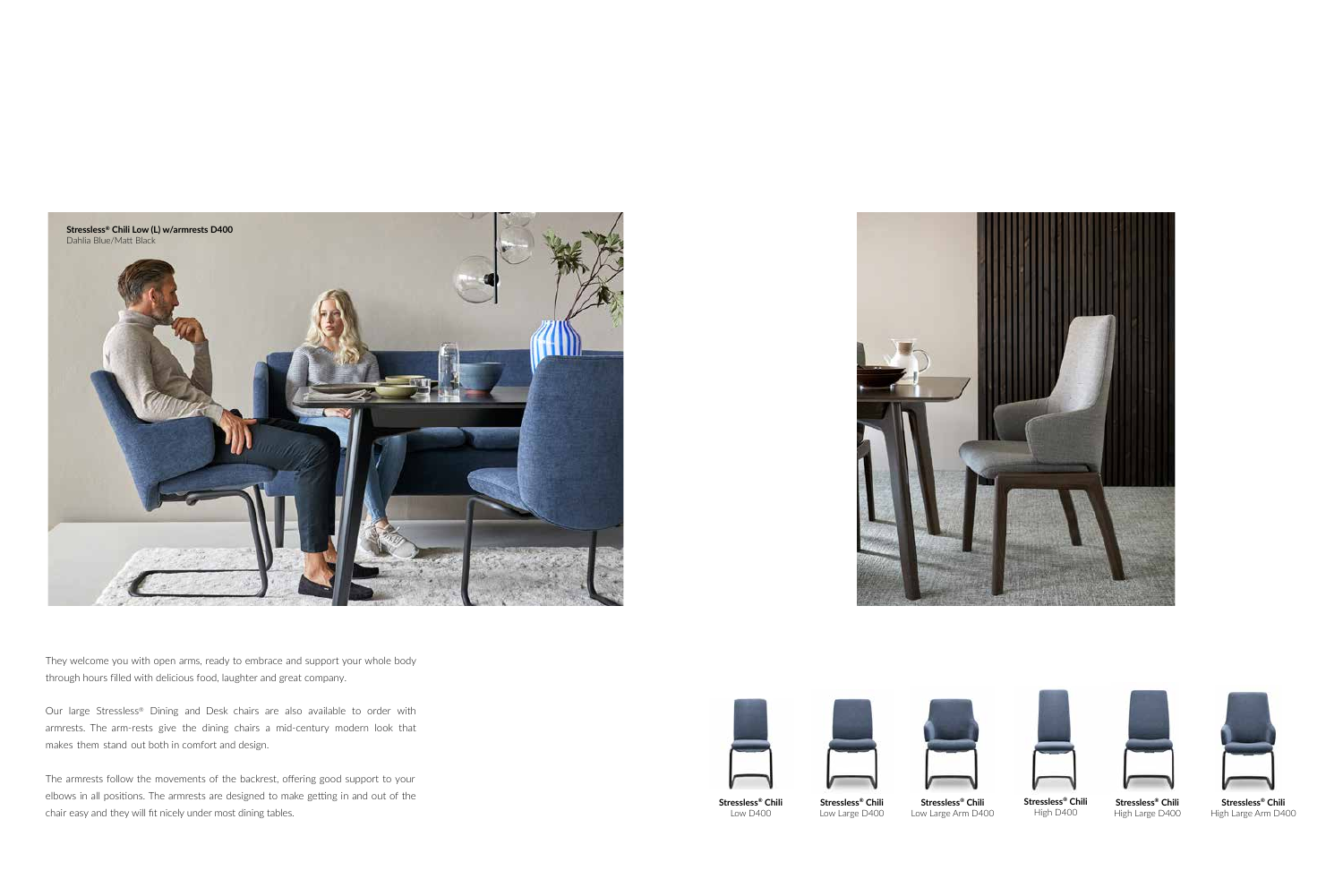

As from January 2020 Matt Chrome will be available as a finish on D300 and D400 legs.







**Stressless® Mint** Low Large D300

**Stressless® Mint** Low Large Arm D300



High Large D300



**Stressless® Rosemary** Low Large Arm D100









**Stressless® Mint** High Large Arm D300

**Stressless® Laurel** Low D200

**Stressless® Laurel** Low Large D200

**Stressless® Laurel** Low Large Arm D200









**Stressless® Laurel** High Large D200



**Stressless® Laurel** High D200



**Stressless® Laurel** High Large Arm D200

**Stressless® Rosemary** Low D100

**Stressless® Rosemary** Low Large D100



**Stressless® Rosemary Stressless® Rosemary** High Large D100



High D100



**Stressless® Rosemary** High Large Arm D100

**Stressless® Chili** Low D400

**Stressless® Chili** Low Large D400

**Stressless® Chili** Low Large Arm D400







**Stressless® Chili** High Large D400



**Stressless® Chili** High D400



**Stressless® Chili** High Large Arm D400

## **All models are available with four different leg design**